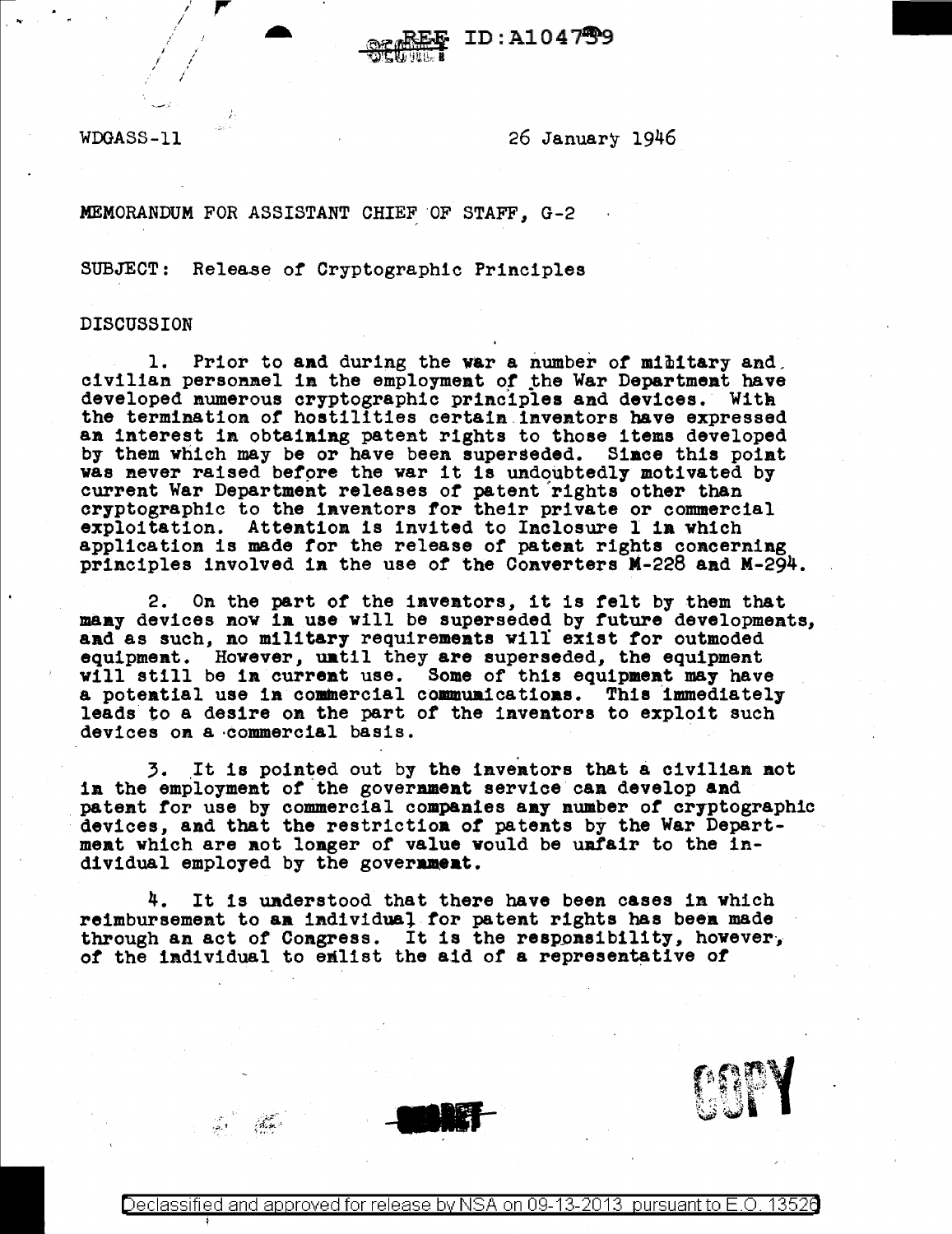Congress to gain such monetary allowances as is deemed propor- tionate to the device in question. No action on the part of the War Department is incurred other than the fact that the matter may be referred to it for information upon which to base a decision by a Congressional committee.

ID: A104799

5. Attention is invited to AR 850-50, Iaclosure 2. Paragraph 7 thereof states:

"7. Title to patents on inventions made by War Department employees. -- a. Ia case an officer, warrant officer, enlisted man, or civilian employee of the War Department or of the Army is specifically designated or employed to invent a specific thing and does so at the expense of the Government, the title to the 1nventioa and to the patent obtained thereon becomes the property of the Government. If the invention is made in the course of the general employ-ment of such person on the time or at the expense of the Government but not by direct designation or employment for that purpose, the Government has an implied license to use the invention, but the title thereto and the patent acquired thereon is the property of the inventor."

 $6.$  Attention is invited to Inclosure  $3$  which outlines the War Department policy on the release of scientific and technical iatormation to the public. The policy is liberal and specific to the end that all developments of a classified mature in the custody of the War Department will be released for public benefit with the exception to those items, the publication of which would cause exceptionally grave danger to the mation, or endanger the national security, or cause injury to the interest or prestige of the matioa or any government activity thereof, or which would be of great advantage to a foreign mation.

7. The security of War Department commuaicatioas depends upon safeguarding the means with which such communications are crrptographed. All iaformation to date indicates that eaemy governments have aot been able to read War Department high grade cryptographic systems.

The release of cryptographic devices or patents by the War Department would endanger the security of all systems for the following reasons:

2

a. It would permit inspection by foreign couatries or those patents and devices released.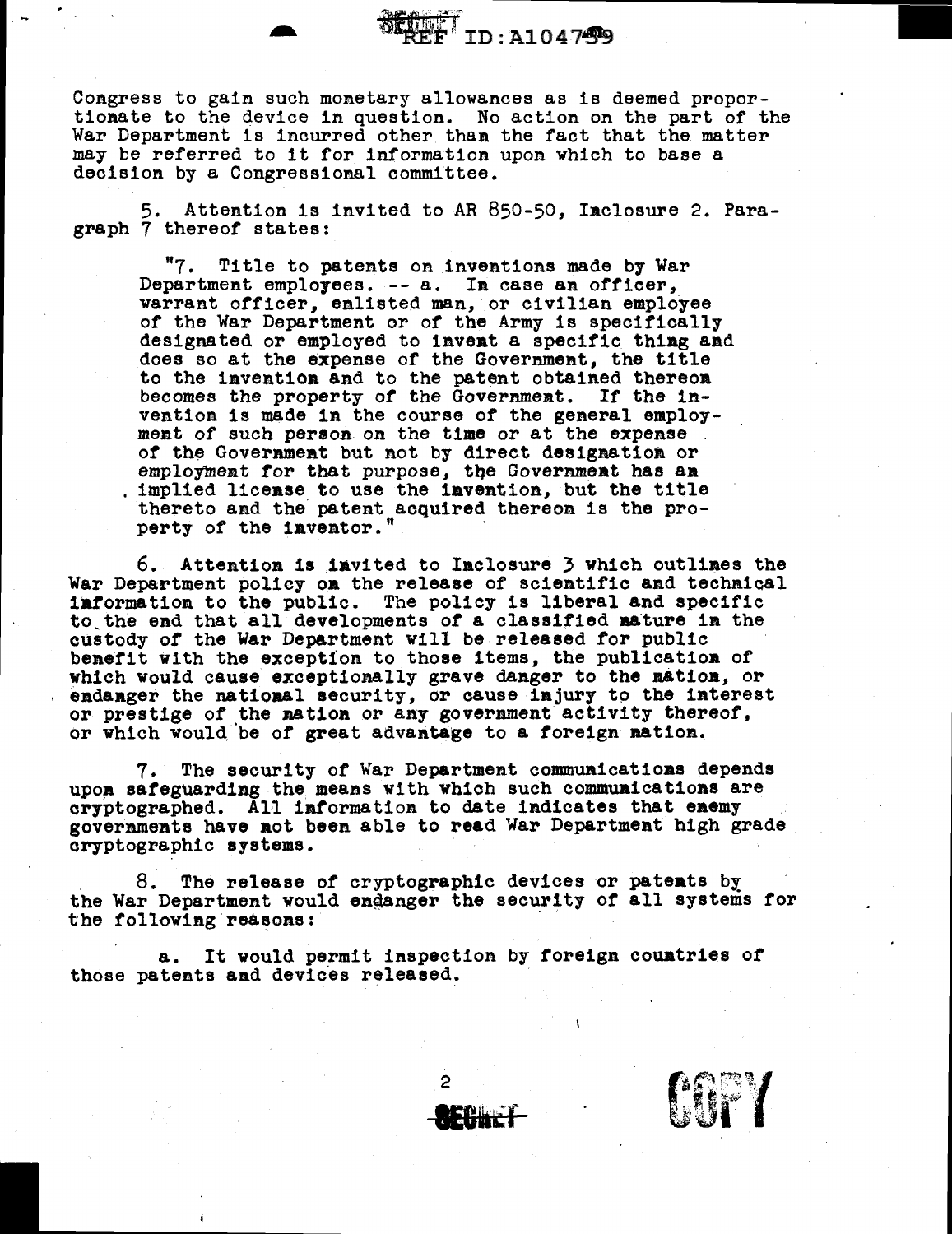b. While the United States Army relies for communications security upon a specific key rather than the secrecy of a particular plan, the principles of the more secure War Department systems are held in secrecy because the recovery of the basic principles must be accomplished as the first step in the cryptanalysis of our traffic. Removal of this obstacle would be a direct benefit to enemy cryptanalysts and might lead to the breakdown of systems which are otherwise secure.

ID:A1047599

c. A precedaat would be established which may.lead to: further demands to the extent that the entire War Department cryptographic plan might be compromised.

d. The quality and refinement of our cryptographic<br>devices bear a direct relationship to our ability in the crypt-<br>analytic field of endeavor. Application of our basic prin-<br>ciples by foreign governments to their own commu personnel with a more serious, if not insurmountable, problem of solving foreign cryptographic systems.

It is concluded that the important considerations in the release of cryptographic principles are the affects such releases would have upoa the security of Uaited States Govern- .meat commuaicatioas aad the contiauaace or commuaicatioas intelligence sources. There is little evidence available to indicate that other nations are as far advanced in cryptographic principles as the War Department. Consequently, the release of the knowledged gained by the United States personnel would be of considerable benefit to other nations. The establishment of a precendent by releasiag any information or this aature may lead to further demands which could not be met without serious compromise.

## RECOMMENDATION

1. That the policy be established whereby no cryptographic principles, devices, or patents of any nature developed by the War Department be released for commercial or private enterprise until such time as the War Department has perfected approcedure whereby the device in question can be read under any and all circumstances.

2. That the War Departmeat adopt a policy *of* favorably coasideriag any reaso.able request by Coagressioaal actioa for reimbursement of an individual for cryptographic patents. invented by them while in the employment of the War Department.

3 !nels

- 1. Cy ltr dtd 27 Sep 45
- 2. AR 850-50
- 3. Cy memo, uadated, subj: Classificatioa, Reclassification and Declassification or Scieatific and Technical Information

W. PRESTON CORDERMAN Brigadier General, USA Commandiag

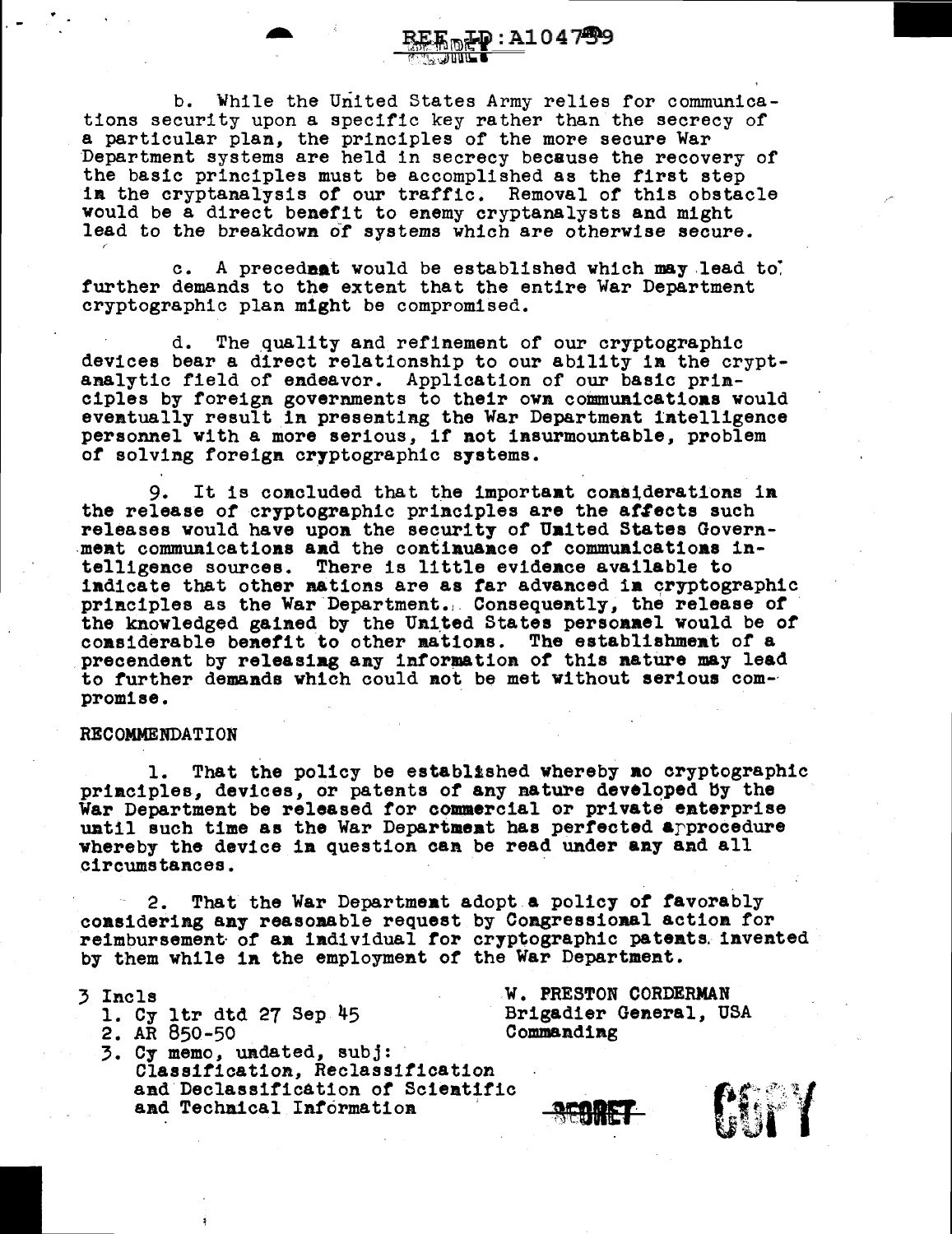b

**PUDAL REGENERENCE** Director, New Developments Divindon<br>Director, Bureau of Public Nalations<br>Commaning General, Army Air Poress<br>Commaning General, Army Ground Foress Commanding General, Arny Sarvice Feresa. Director, Assistant Gilef of Saaff, G-2

**SUBJECT: Chassification, Rechassification and Declassification of**<br>Scientific and Technical Daformaticn

1. The Prodiant, By Ementive Grier No. 9566 dated 8 June 1945 dates of the companies of the companies of the companies of the structure of a Philication Content 1945 (companies) discussions at the properties of interior a of may and a

2. The Secretary of War is uniformed to designate can liaison official control of the particle of the particle in the particle in the method and discussions of the board.<br>The Director, New Developments Dirinten has been de necessary to the proper functioning of the Beard. of requests for release of such sudentific and technical information

expected that requests will be made to your office through the Reportive contribution and for the further of distribution for the relation for the relation for the relation for the relation for the relation of classified 3. All departments and achent evaluate beau director to furnitum of the manufacture of the Bonne of the back of the state of the direct of the state of the state of the state of the state of the state of the state of the s